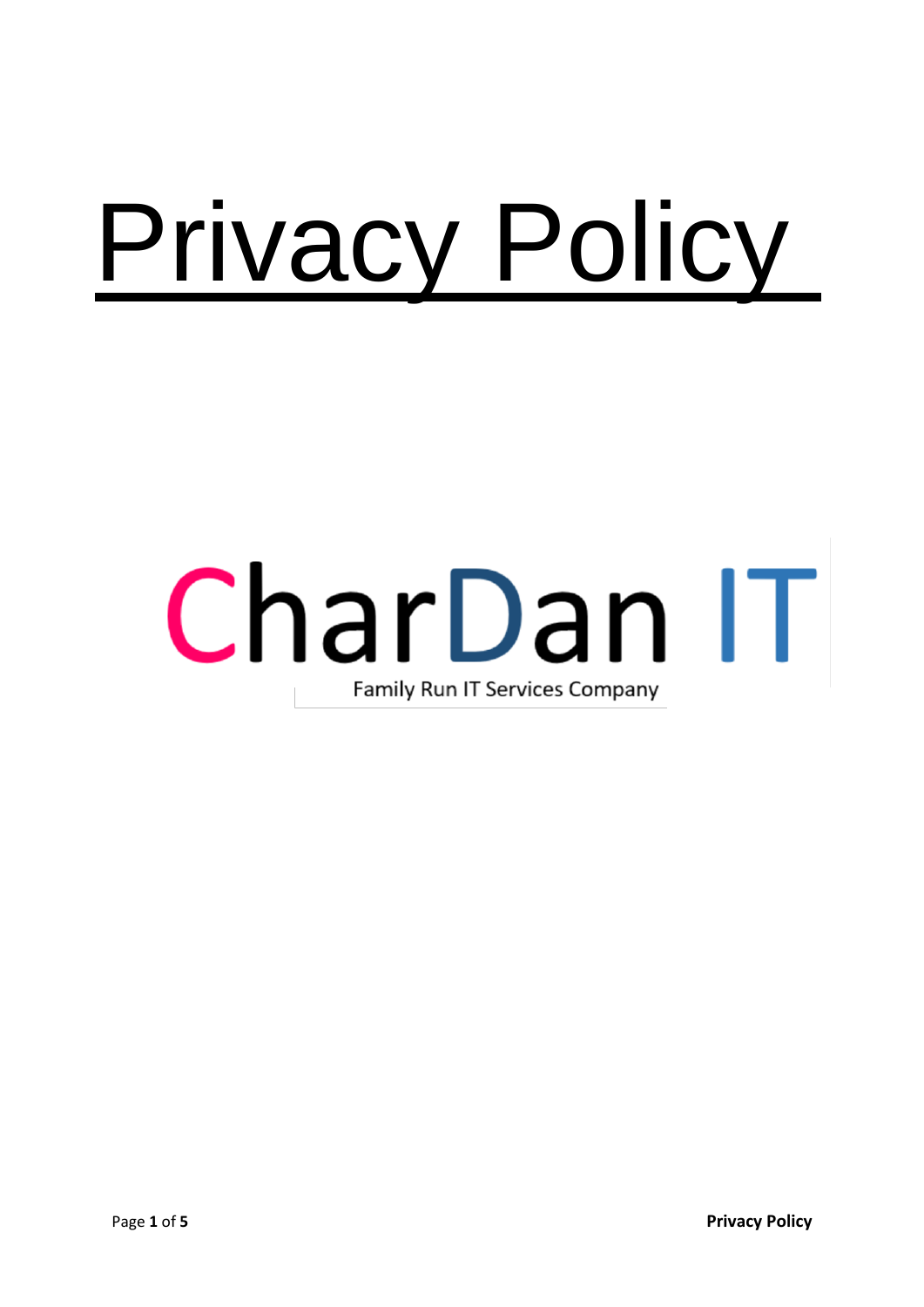This policy explains how CharDan IT Services Ltd will handle the privacy of your information. We are committed to maintaining robust privacy protections for all our users. We will take the necessary steps to ensure that user's information is safeguarded and kept in accordance with all applicable data protection laws and regulations.

This Privacy Policy forms part of our terms and conditions and is designed to help you understand how we collect, use, share and safeguard information we receive from website visitors and customers.

#### **What information do we collect?**

The information that you provide us with is collected from any online details given and processed in accordance with UK legislation.

# *Information you provide to us:*

**Contact**: We have a Contact Form and this is used to collect your name, email and phone number as well as your message, so that we can contact you and provide details of our services to you and deal with general company enquiries. Data is held on the grounds of being legitimate to our business interests.

**Emails:** We retain copies of emails sent to us on our servers which are hosted on Office 365 in the Cloud. For details of how your data is handled by this third party you should refer to their Privacy Policy

at <https://privacy.microsoft.com/en-gb/privacystatement> . Your personal information will be held by us in accordance with this Privacy Policy.

**Phone calls**: Phone calls to us may be recorded and any data relating to the call may be retained by us. The data will be held on the basis of being for our legitimate business needs or in order to fulfil our contractual obligations if you are a client of ours.

**Social media**: We use social media to engage with users and the CharDan IT Services Ltd website links to our Facebook. We do not keep any specific data that identifies you as an individual user, but hold details of our followers on these platforms. You should refer to the Privacy Policies of these channels to understand how they treat your data in relation to linking to our site.

Facebook: <https://www.facebook.com/privacy/explanation>

If you send us a direct message via social media, the details may be retained by us only as relevant to any ongoing contract or to further our legitimate business interests or as required for legal purposes. The third party provider may also retain details in accordance with their Privacy Policy.

**Testimonials**: We may ask for your permission to publish your comments in relation to services we have provided to you. If we choose to publish these on our website or other promotional material, we will not publish any personal data that identifies you individually.

#### *Information we get from other sources*

From time to time, we may need to obtain information from third parties about you. This will only apply where it is necessary to provide our services and as permitted by law.

#### **How we use your personal information**

Your information will be used by us to enable us to provide our services to you. We act as a Data Controller (see below) of your information and undertake to protect your personal and sensitive data in a manner that is consistent with the requirements of the General Data Protection Regulation (GDPR). We will take reasonable measures to ensure the secure storage of your data.

Personal data submitted on this website will be used for the purposes specified in this Privacy Policy, to include the following:

- administer the website;
- improve your browsing experience by personalising the website;
- follow up with email enquires;
- send you general (non-marketing) communications;
- send you email notifications which you have specifically requested;
- send to you marketing communications, where expressly agreed;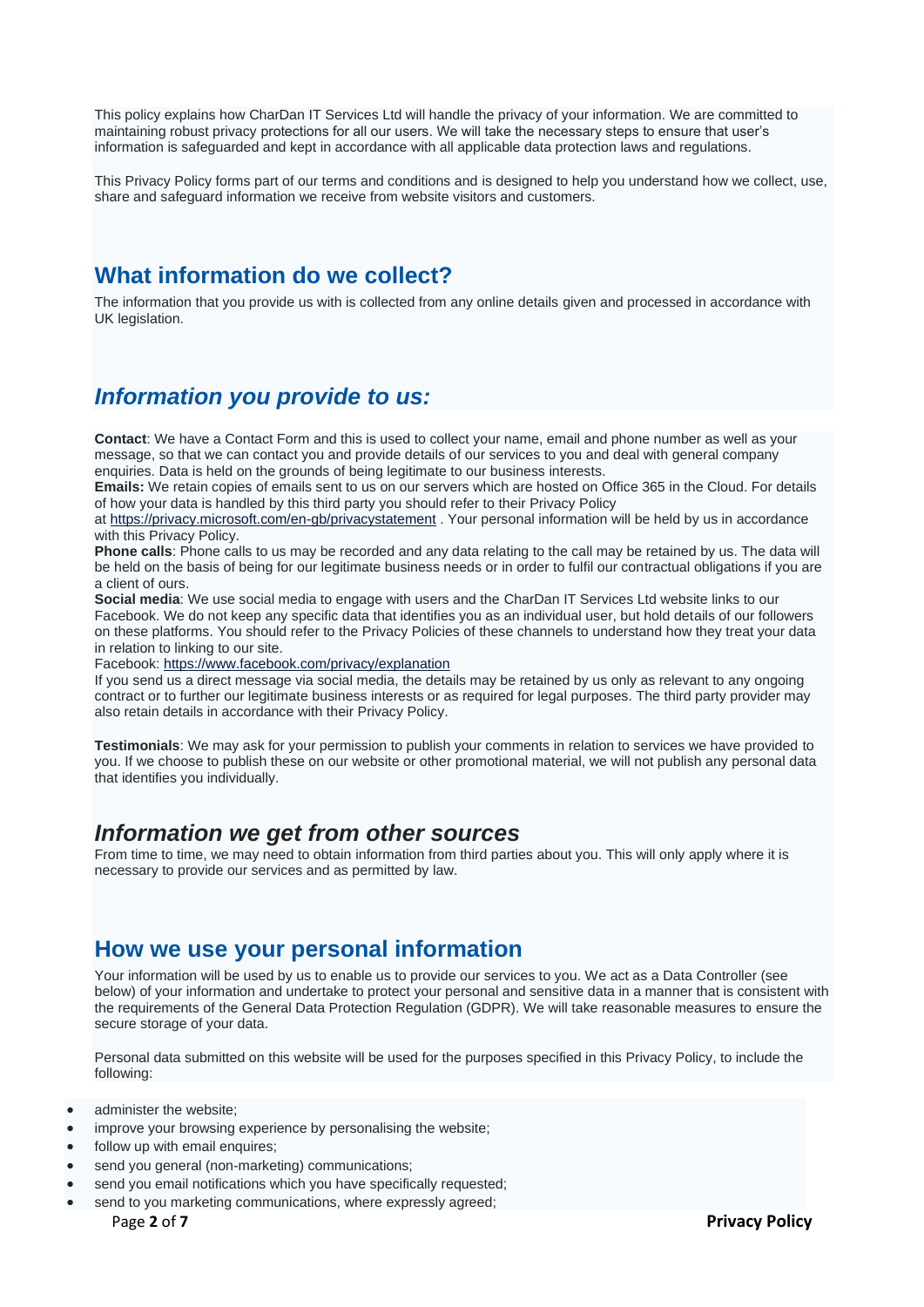- provide third parties with statistical information about our users but this information will not be used to identify any individual user;
- ask for feedback and reviews:
- deal with enquiries and complaints made by or about you relating to the website. Users of this website do so at their own discretion and provide any such personal details at their own risk.

# **Sharing Information:**

#### *Disclosure*

We don't share, sell, or distribute your data to third parties, except as contractually agreed with you or as provided in this Privacy Policy.

We may disclose your personal information if we are required to do so by law, in connection with any legal proceedings, and in order to establish, exercise or defend our legal rights, or if otherwise legally permitted.

# *Third Parties*

We use a third party company called Chrome Remote to manage and deliver our service additionally we use products from TeamViewer to deliver some remote and ad-hoc support services. The Privacy Policies for these partners is available at:

<https://support.google.com/chrome/a/answer/9036555?hl=en>

<https://www.teamviewer.com/en/privacy-policy/>

#### *Data Processors*

We may use Data Processors who act on our instruction in relation to the management of your data and they must adhere to all data protection laws and regulations. We will ensure that any Data Processors used only operate on our written instructions and comply with their obligations under the GDPR.

You will be informed of any other Data Controllers who have access to your data and who may determine processing activities separately to us, or as a Joint Data Controller.

#### *Marketing*

We will only send you emails about our services, i.e. direct marketing, with your express consent. You have the option not to give consent and to withdraw consent at any time. You may withdraw your consent for us to contact you by contacting us at info@chardanit.co.uk

Non-personally identifiable visitor information may be provided to third parties for marketing, advertising or other uses.

#### *External links*

Users of the CharDan IT Services Ltd website are advised to adopt a policy of caution before clicking on any external web links. Clicking an external link will take the user away from our website. Once you leave our website or are redirected to a third-party website or application, you are no longer governed by this Privacy Policy or our website's terms and conditions.

CharDan IT Services Ltd cannot guarantee or verify the contents of any externally linked website and users click on external links at their own risk. CharDan IT Services Ltd and its owners cannot be held liable for any damages or implications caused by visiting any external links mentioned.

# *Social media platforms*

Communication, engagement and actions taken through external social media platforms that this website and its owners participate on are subject to our terms and conditions as well as the privacy policies held with each social media platform respectively.

Users are advised to use social media platforms wisely and communicate and/or engage with them with due care and caution in regard to their own privacy and personal details. This website nor its owners will not ask for personal or sensitive information through social media platforms and encourage users wishing to discuss sensitive details to contact them through primary communication channels such as by telephone or email.

CharDan IT Services Ltd uses social sharing buttons which help share web content directly from web pages to the social media platform in question. Users are advised that before using such social sharing buttons, that they do so at their own discretion, and should consider that the social media platform may track and save requests to share a web page, through the users' social media platform account.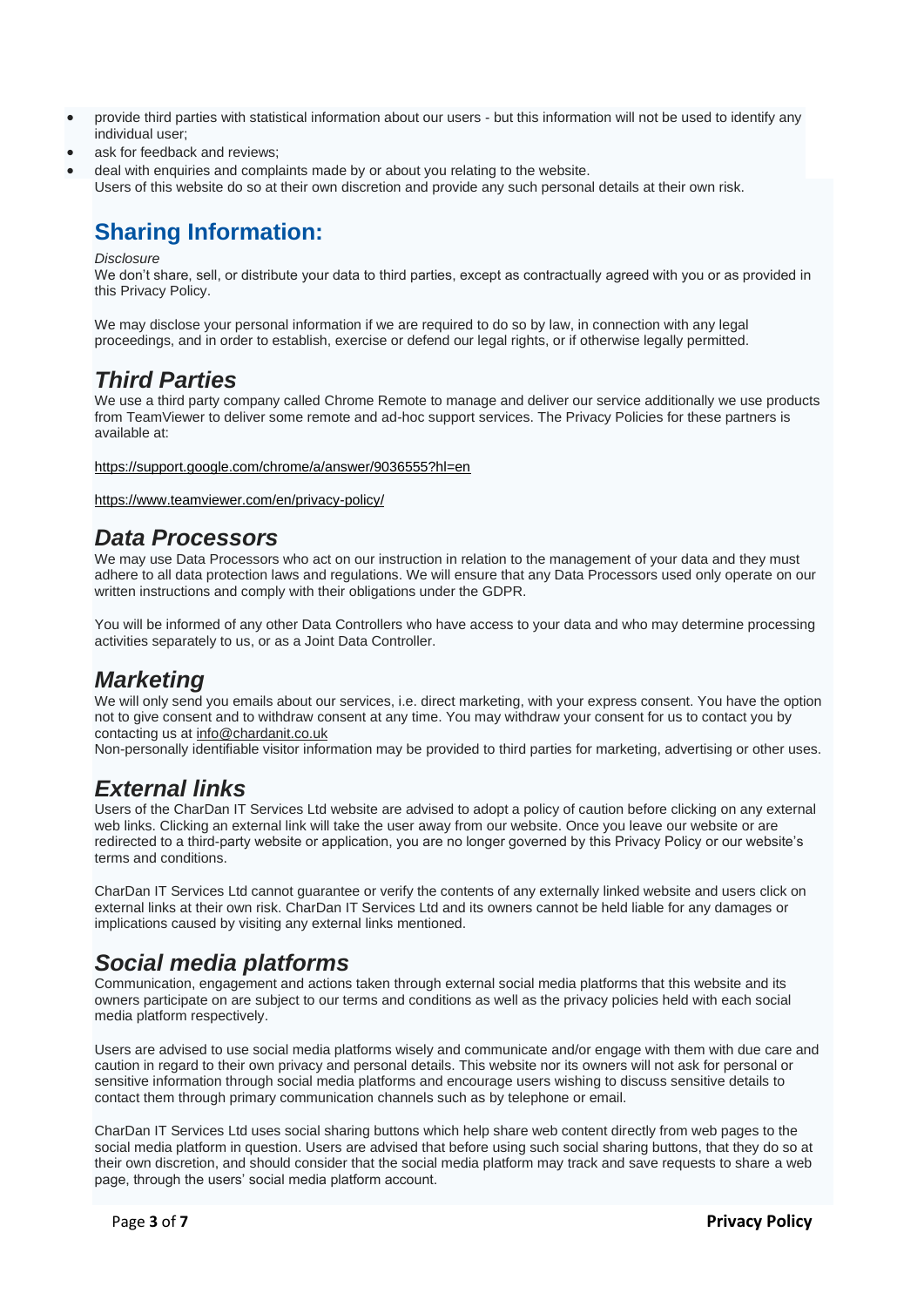# **Legal basis for processing**

We will ask for your consent if we need to process your personal data in circumstances including:

- 1. For Marketing our Services and Promotions
- 2. Research
- Use of Cookies see below
	- Separate consent is not required in the following circumstances:
- 1. For the performance of a contract.

To perform our contractual obligations to you, including fulfilling orders or purchases you have made, contacting you in relation to any issues with your order or use of the services, in relation to the provision of the services, or where we need to provide your personal data to our service providers related to the provision of the services.

- 1. To comply with legal obligations. To comply with laws, regulators, court orders, or other legal obligations.
- 1. Legitimate Interests.
- **Legitimate interests may include:**
- To communicate with you regarding the services, including to provide you with important notices regarding changes to our terms and to address and respond to your requests, enquiries and complaints.
- To send you surveys in connection with our services.
- To assist in the investigation of suspected illegal or wrongful activity, and to protect and defend our rights and property, or the rights or safety of third parties.
- To develop, provide, and improve our services.
- To enforce our Privacy Policy, or agreements with third parties.

#### *Withdrawing consent*

You may at any time withdraw your consent to the processing of your personal data by contacting us by email to [privacy@chardanit.co.uk](mailto:privacy@chardanit.co.uk)

#### **Retaining your data**

We keep your personal information in accordance with our Data Retention Policy which reflects our needs to provide services to you as contracted and also as required to meet legal, statutory and regulatory obligations. The need to hold information is regularly reviewed and information/data will be disposed of when no longer required.

#### **Data Storage**

Our website is hosted by Heart Internet. Any information that you supply to us may be stored and processed by our servers located inside European Economic Area, or any other country that provides suitable and adequate security measures to protect the data. Your data may be transferred in accordance with the relevant data protection laws.

# **Data Subject Rights:**

#### *Subject Access Requests*

The General Data Protection Regulation (GDPR) gives individuals, known as 'data subjects', the right to access personal data that is held by organisations by a subject access request (SAR). We will endeavour to respond quickly to any such requests, which legally require us to respond within one month of receiving the request and necessary information. To make a SAR request email us at privacy@chardanit.co.uk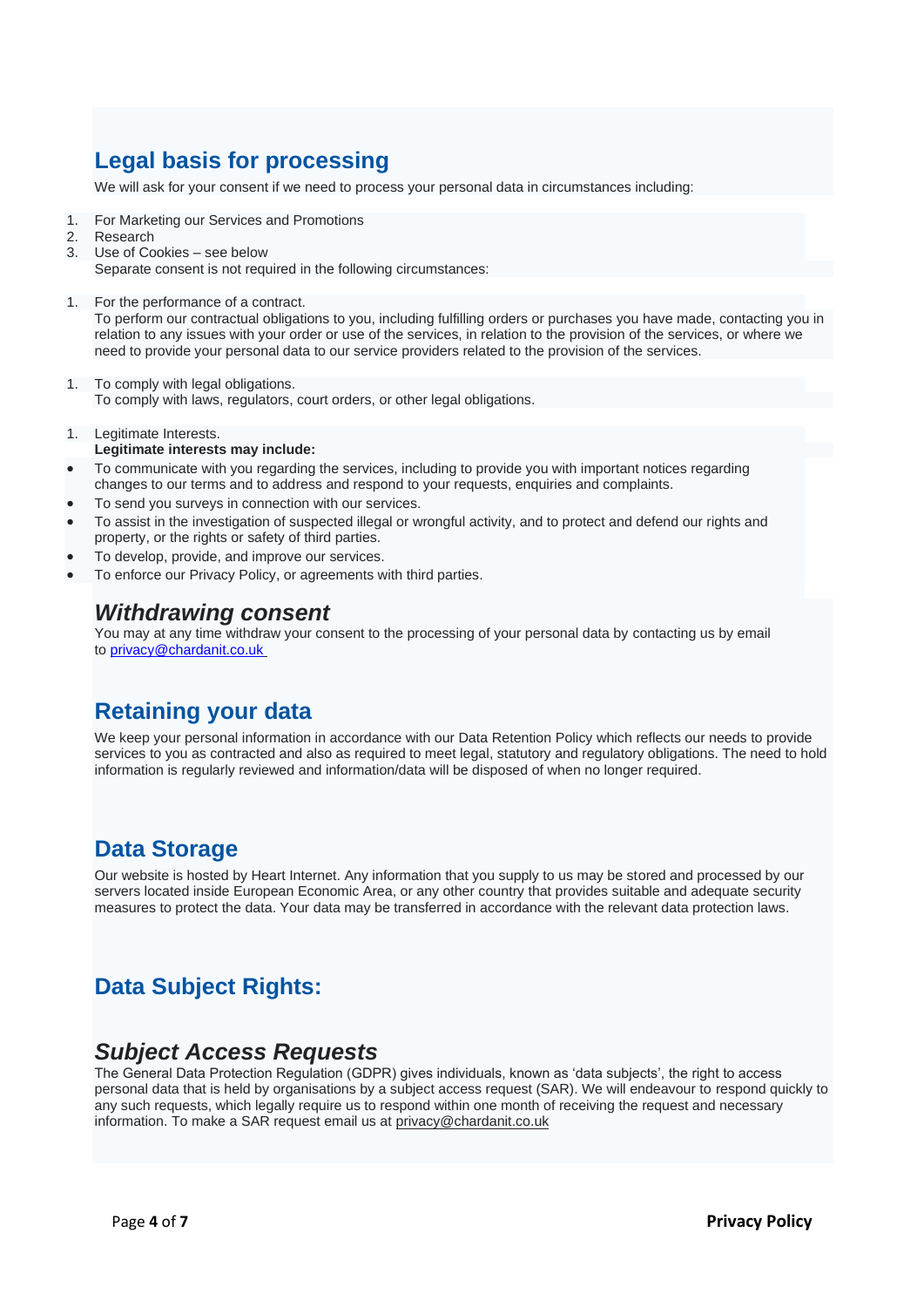# *Right to Rectification*

Data subjects have the right to request that we amend or change personal information that we hold about you, that is inaccurate or incorrect.

# *Right to erasure*

Data subjects have the right to ask us to delete personal information from our systems without giving any reason and at any time. We will act on any request without delay.

# *Right to restrict processing*

Data subjects have the right to rectification or erasure of personal data in the following circumstances:

- Personal data is not accurate:
- The processing of data is unlawful data subjects may request that processing is restricted;
- Data is required to exercise legal rights or defend legal claims;
- Data is unlawful but there may be lawful grounds for processing, which override this right.

#### *Right to data portability*

Data subjects have the right to obtain and transfer their data to different service providers.

# *Right to object*

Data subjects have the right to object to the processing of data at any time based on their particular situation. This includes objecting to profiling unless it is in the 'public interest' or exercised lawfully by an official authority. We will only process data under lawful grounds.

Right not to be subject to decisions based on automated processing

We do not use any automated processing that results in any automated decision based on a data subject's personal information.

# *Using your rights*

If you wish to invoke any of these rights, you can email us at privacy@chardanit.co.uk

# **Data Breaches**

We will report any unlawful breach of data as required by the GDPR within 72 hours of the breach occurring, if it is considered that there is an actual, or possibility, that data within our control including the control of our data processors, has been compromised. If the breach is classified as 'high risk' we will notify all data subjects concerned using an appropriate means of communication. We will report any relevant breaches to the ICO, see below.

# **Cookies**

Cookies are small files saved to the user's computer hard drive that track, save and store information about the user's interactions and usage of the website. This allows the website, through its server, to provide the user with a tailored experience when navigating the website. Session cookies may be used to validate your access to different parts of the website.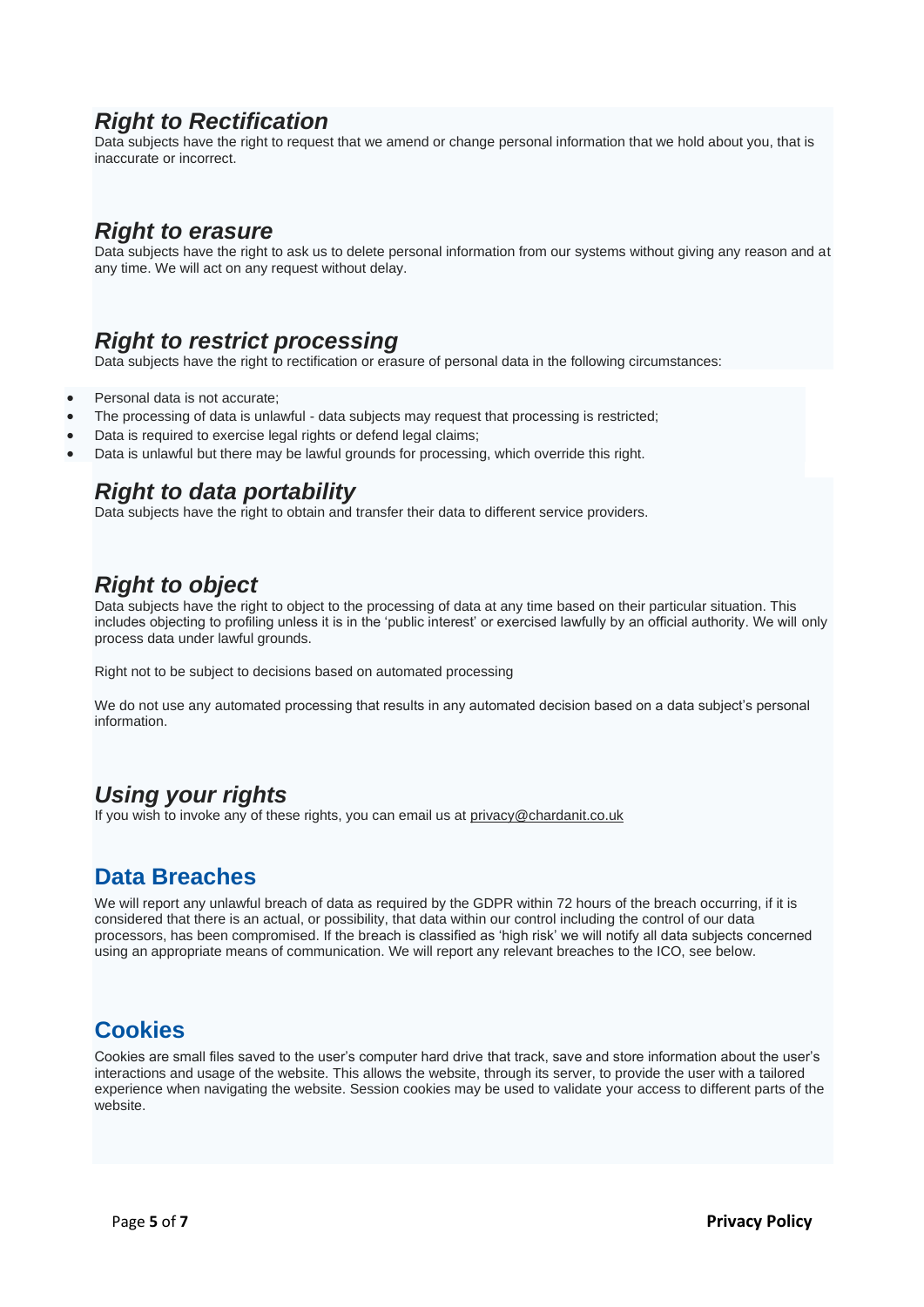# **Disabling Cookies**

If you are uncomfortable with the use of cookies, you can disable cookies on your device by changing the settings in the preferences or options menu in your browser. You can set your browser to reject or block cookies or to tell you when a website tries to put a cookie on your device. You can also delete any cookies that are already stored on your device. However, please be aware that if you do delete and block all cookies from our website, parts of the site my not fully function.

#### **How we use Cookies**

The CharDan IT Services Ltd website uses cookies to help us identify and track visitors, their usage of the website, and their website access preferences. Where applicable this website uses a cookie control system allowing the user on their first visit to the website to allow or disallow the use of cookies on their computer or device. This complies with UK legislation which requires that explicit consent is given by users before reading files are left, or applied, on a user's computer or device.

We do not use cookies to collect any information that identifies you personally.

## **Cookies we use**

The Cookies we use are shown in this table below.

| <b>COOKIE</b>            | <b>USE</b>                                                 | <b>RETENTION</b><br><b>PERIOD</b> |
|--------------------------|------------------------------------------------------------|-----------------------------------|
| Google Analytics Cookies | Region capture, time on site, pages<br>viewed on our site. | 26 Months                         |

# **Analytics**

CharDan IT Services Ltd uses tracking software provided by Google Analytics to monitor its visitors, and to better understand how they use the site. This software uses cookies to track visitors' usage. The software will save a cookie to the user's hard drive in order to track and monitor engagement and usage of the website. The cookie will not store, save or collect personal information.

Google's privacy policy is available at [http://www.google.com/privacy.html.](http://www.google.com/privacy.html) Users may opt-out from having their data collected by disabling the tracking.

#### **Consent**

If you accept the use of Cookies on this website, you consent to the processing of data about you by us and any third parties as identified above in accordance with this policy and our Privacy Policy. You have the right to withdraw your consent at any time by emailing the Data Controller at [privacy@chardanit.co.uk](mailto:privacy@chardanit.co.uk)

# **Further information**

Guidelines for the processing and handling of data is available from the Information Commissioner's Office, the UK supervisory authority on data protection, see ico.org.uk.

Information is also available at [www.ec.europa.eu/ipg/basics/legal/cookies/index\\_en.html.](http://www.ec.europa.eu/ipg/basics/legal/cookies/index_en.html)